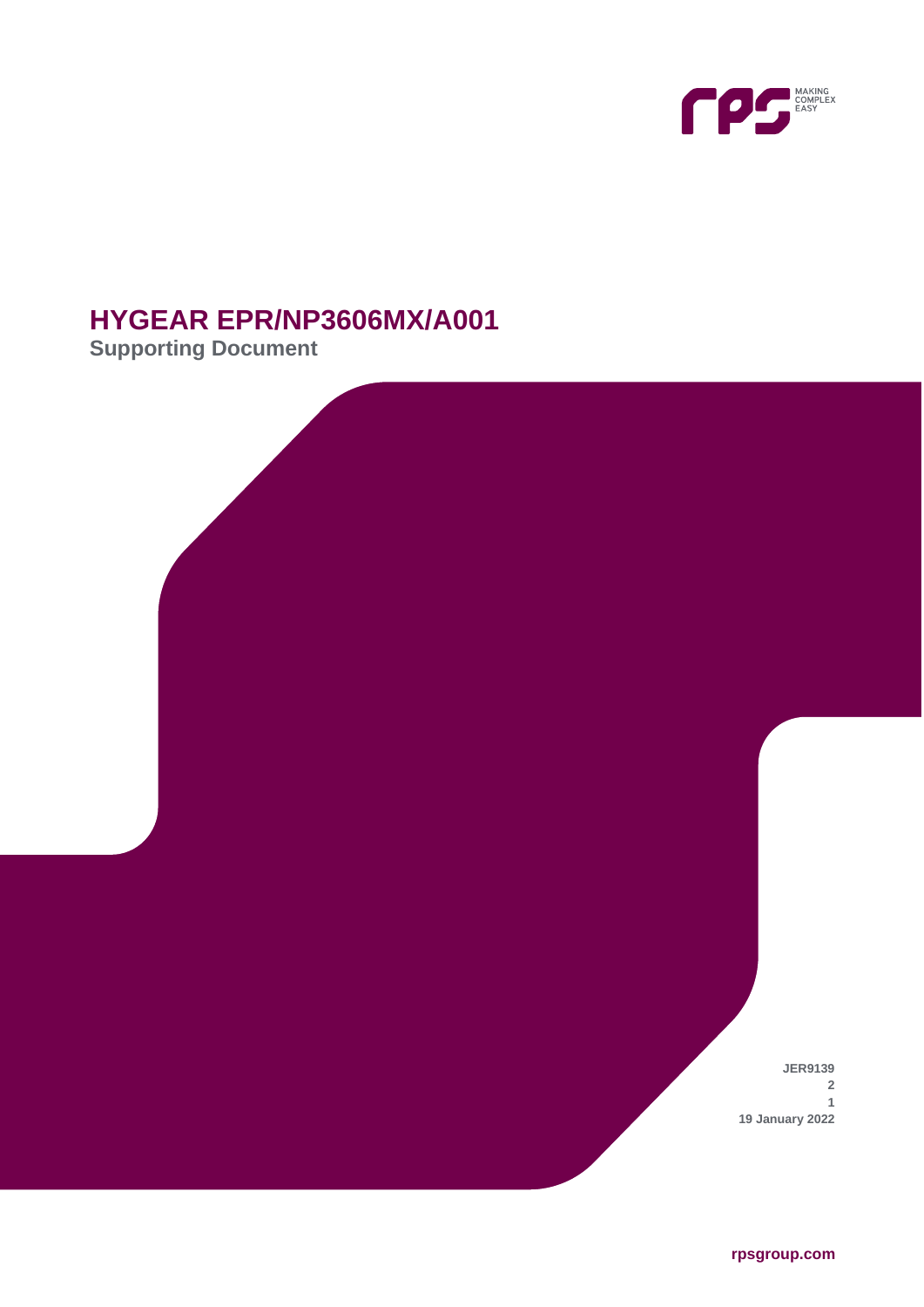| Document status |                 |                    |                                       |                    |                    |  |  |
|-----------------|-----------------|--------------------|---------------------------------------|--------------------|--------------------|--|--|
| <b>Version</b>  | <b>Revision</b> | <b>Authored by</b> | <b>Reviewed by</b>                    | <b>Approved by</b> | <b>Review date</b> |  |  |
|                 | 0               | Lauren Hall-Walsh  | N/A                                   | N/A                | 3 December 2021    |  |  |
| 1               |                 | Lauren Hall-Walsh  | Jennifer Stringer                     | N/A                | 13 January 2022    |  |  |
| 2               |                 | Lauren Hall-Walsh  | Sebastian Roginski<br>and Eric Timmer | Jennifer Stringer  | 19 January 2022    |  |  |
|                 |                 |                    |                                       |                    |                    |  |  |

#### **Approval for issue**

Jennifer Stringer Technical Director 19 January 2022

#### **File Name**

#### 220119 R JER9139 LHW Supporting Document V2 Rev1

The report has been prepared for the exclusive use and benefit of our client and solely for the purpose for which it is provided. Unless otherwise agreed in writing by RPS Group Plc, any of its subsidiaries, or a related entity (collectively 'RPS') no part of this report should be reproduced, distributed or communicated to any third party. RPS does not accept any liability if this report is used for an alternative purpose from which it is intended, nor to any third party in respect of this report. The report does not account for any changes relating to the subject matter of the report, or any legislative or regulatory changes that have occurred since the report was produced and that may affect the report.

The report has been prepared using the information provided to RPS by its client, or others on behalf of its client. To the fullest extent permitted by law, RPS shall not be liable for any loss or damage suffered by the client arising from fraud, misrepresentation, withholding of information material relevant to the report or required by RPS, or other default relating to such information, whether on the client's part or that of the other information sources, unless such fraud, misrepresentation, withholding or such other default is evident to RPS without further enquiry. It is expressly stated that no independent verification of any documents or information supplied by the client or others on behalf of the client has been made. The report shall be used for general information only.

Lauren Hall-Walsh Senior Environmental Consultant

260 Park Avenue Almondsbury Bristol BS32 4SY

T +44 1454 853 000

E lauren.hall-walsh@rpsgroup.com

**Prepared by: Prepared for:**

**RPS HyGear**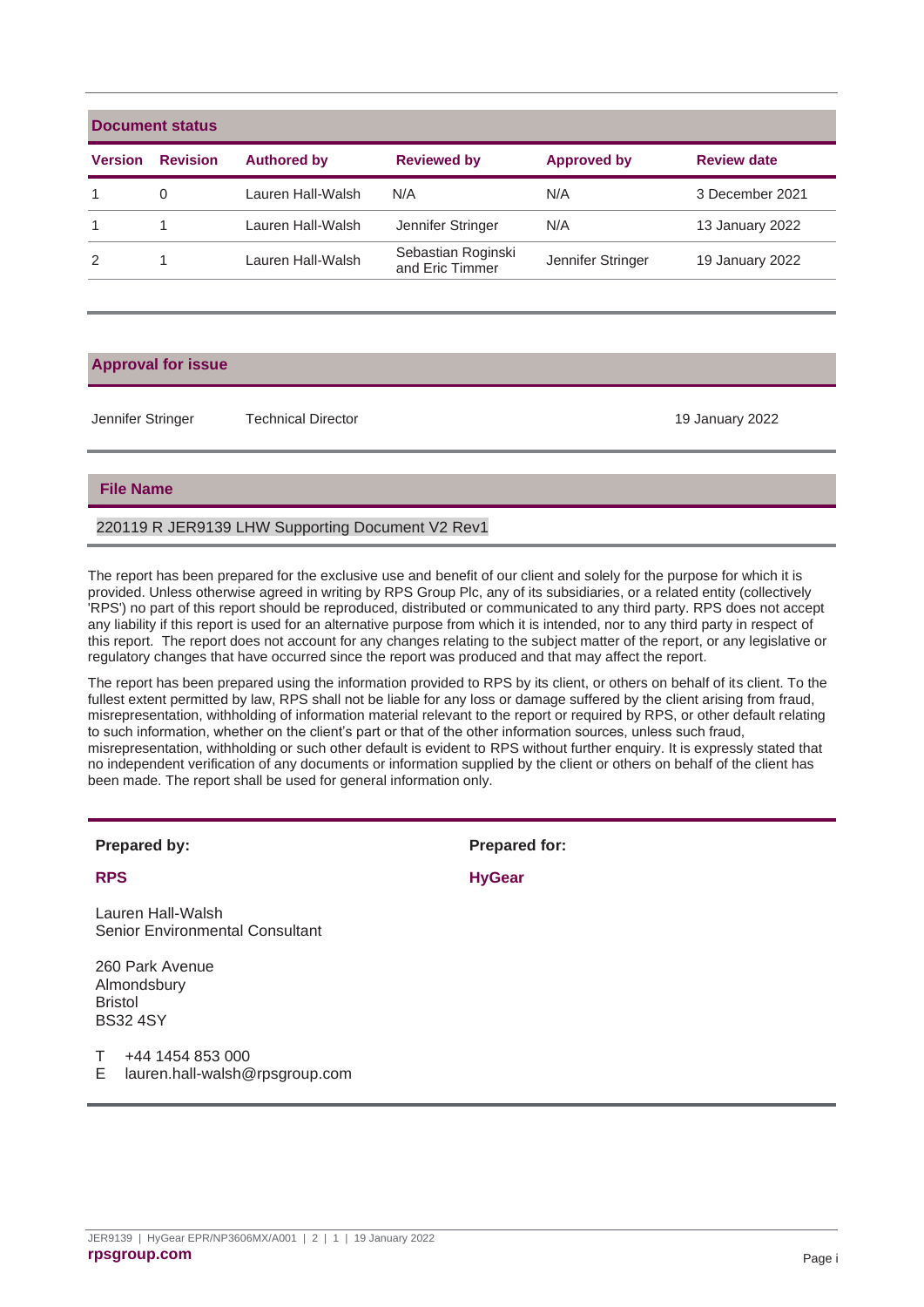# <span id="page-2-0"></span>**NON TECHNICAL SUMMARY**

This application is for an environmental permit for a hydrogen generation system (HGS) (application ref EPR/NP3606MX/A001). The HGS is located at the existing Saint-Gobain Glass production facility at Weeland Rd, Goole, DN14 0FD within the current hydrogen storage area. The site will be operated by HyGear.

The current hydrogen back up storage and mixing skid will be removed after the HyGear plant is commissioned. The new plant will remove the need for two hydrogen storage trailers to be located on site at all times and on average avoid five road tanker deliveries to site per week reducing national and local HGV traffic movements as well as avoiding associated road  $CO<sub>2</sub>$  emissions.

Currently there is 560 kg of hydrogen on site in the back-up system and storage trailers. When the HGS is in operation this will increase to 800 kg of storage. Should the HGS shut down and not recover in 36 hours a trailer with 700 kg will be delivered by HyGear as a back-up.

The nature of the HGS has a low potential to impact on the environment. However, as the facility is associated with an existing Part A2 facility which does not meet low impact criteria a bespoke environmental permit is required. Hydrogen will be produced using a steam reforming process with natural gas as the feedstock gas.

The HGS will consist be three HyGEN50 units. Each unit will be capable of producing hydrogen at a pressure of 7 bar(g) and an output of 42 Nm<sup>3</sup>/h under optimal circumstances. The total production capacity of the plant is 126 Nm<sup>3</sup>/h.

The emissions to air associated with the three HyGEN50 units have been assessed using the Environment Agency's H1 screening tool which concluded that the emissions have an insignificant risk to the environment.

The site will benefit from an Environmental Management System which details the equipment maintenance, accident prevention, complaints procedures, staff competency and training requirements.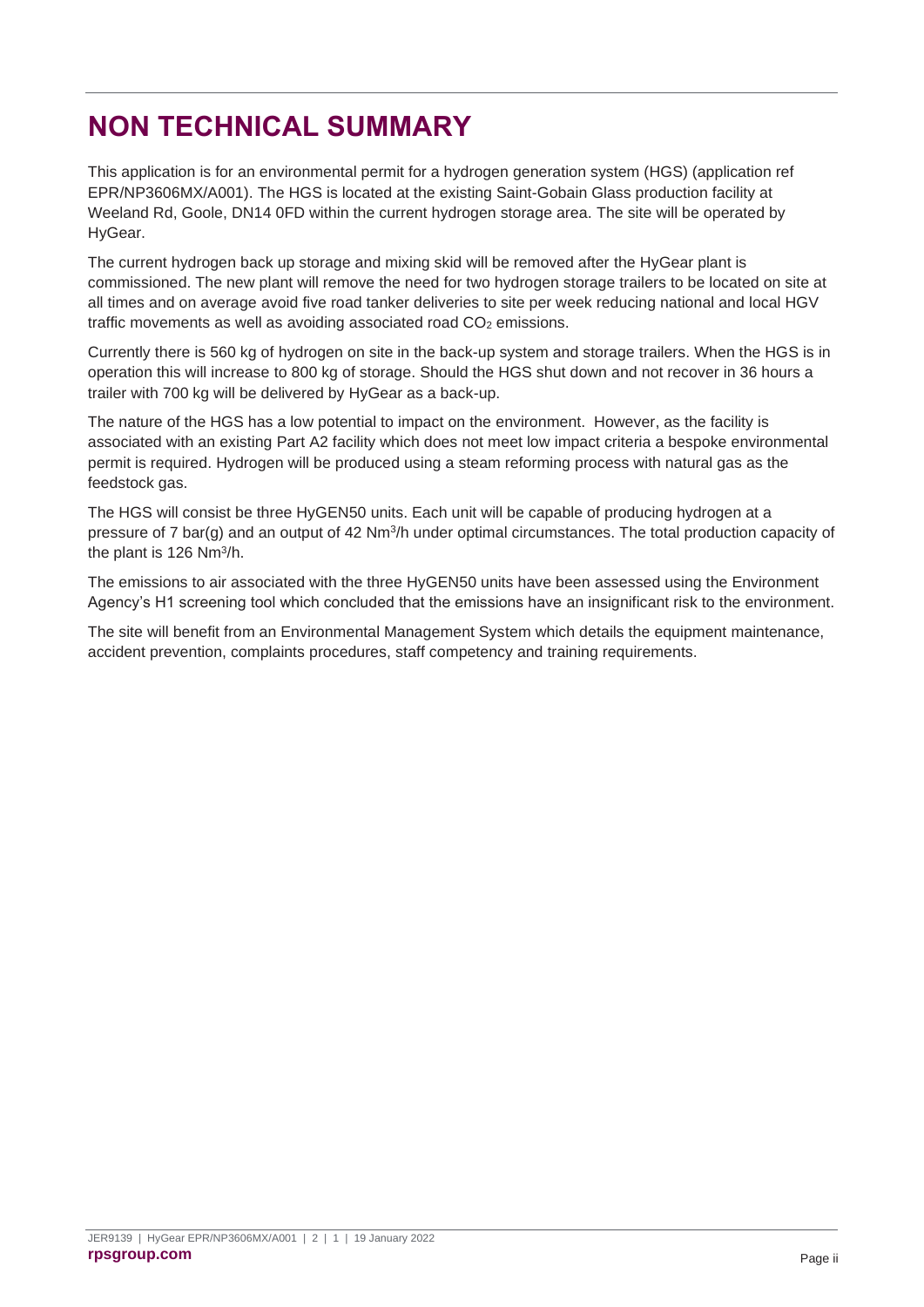### **Contents**

| 1              | 1.2<br>1.3<br>1.4<br>1.5                             |  |  |  |  |
|----------------|------------------------------------------------------|--|--|--|--|
| $\overline{2}$ | 2.1<br>2.2                                           |  |  |  |  |
| 3              | 3.1<br>3.2<br>3.3<br>3.4<br>3.5<br>3.6<br>3.7        |  |  |  |  |
| 4              | 4.1<br>4.2<br>4.3<br>4.4<br>4.5<br>4.6<br>4.7<br>4.8 |  |  |  |  |

### **Tables**

| $T$ akla<br>. |
|---------------|
|---------------|

### **Appendices**

Appendix A Drawings Appendix B Site Condition Report Appendix C Air Quality Assessment Appendix D Noise Assessment Appendix E Environmental Risk Assessment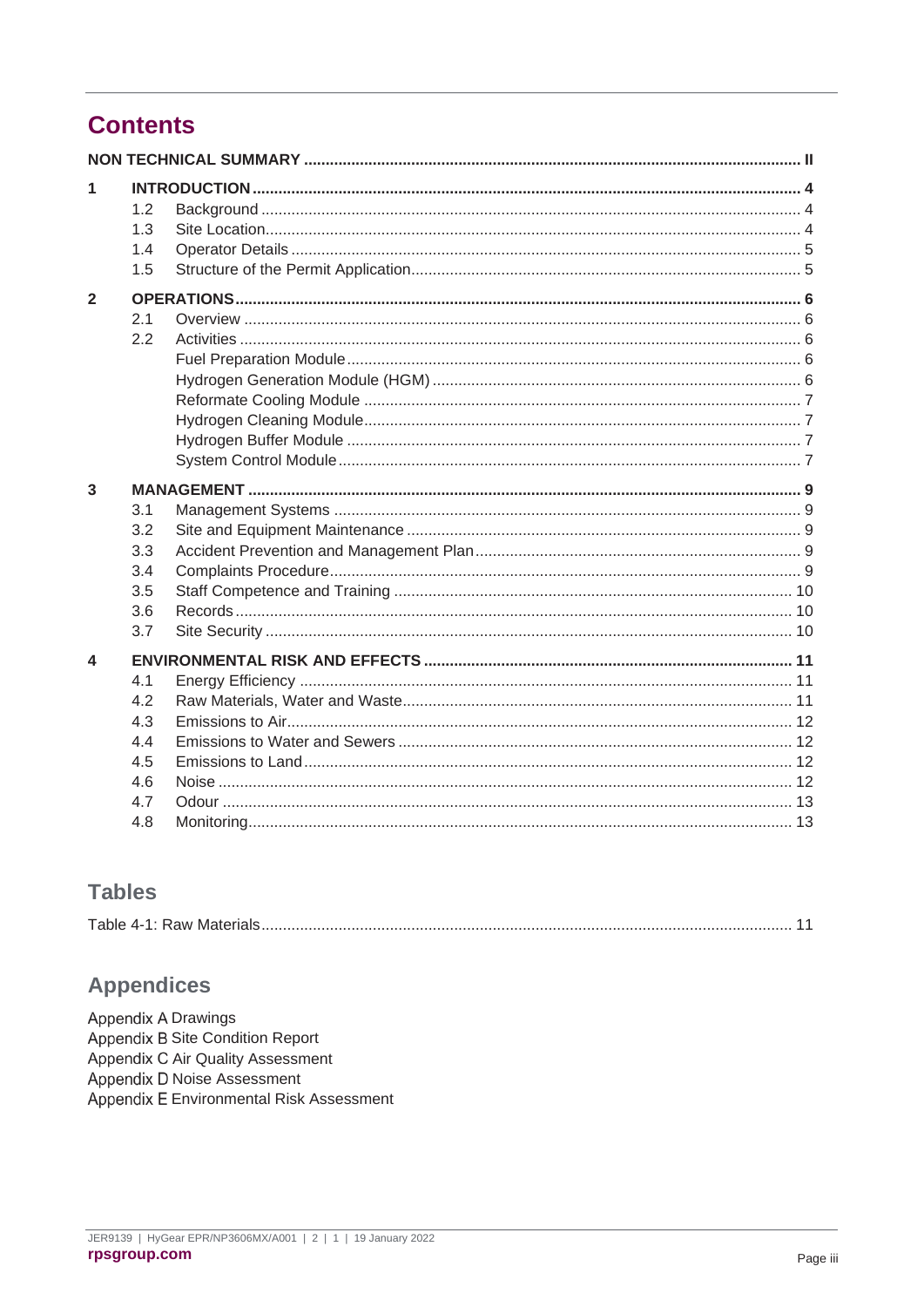# <span id="page-4-0"></span>**1 INTRODUCTION**

- 1.1.1 This document and its support appendices form an application for an environmental permit for a Hydrogen Generation System (HGS), at Saint-Gobain Glass United Kingdom Ltd's (referred to herein as Saint-Gobain) glass production facility at Weeland Rd, Goole, DN14 0FD.
- 1.1.2 The nature of the HGS has a low potential to impact on the environment. However, as the facility is associated with an existing Part A2 facility which does not meet low impact criteria a bespoke environmental permit is required.

## <span id="page-4-1"></span>**1.2 Background**

- 1.2.1 In 2021 Saint-Gobain replaced an old furnace with a more energy efficient one and upgraded the glass manufacturing equipment. Saint-Gobain expects to operate the upgraded facility continuously for next 20 years and requires security of interruption free utilities supply.
- 1.2.2 Saint-Gobain engaged with HyGear to secure continuity of supply of hydrogen that is used as a critical gas in float glass making, where it is mixed with nitrogen and delivered to float bath to maintain a non-oxidising atmosphere above the tin and glass, which is essential for the manufacturing of quality glass. Without this critical gas the process has to be shut down (restart of operations takes two days) affecting supply of glass to the market.
- 1.2.3 Saint-Gobain has experienced delivery issues with current supplier of hydrogen during the current contract which expires at the end of March 2022. The HyGear plant will provide continuity of production. HyGear's HGS is being relocated to Eggborough from another glass plant in Europe (which has now been decommissioned) and will be installed in a fenced area of the glass works and under the sole responsibility of HyGear to operate and maintain. The plant will provide stable onsite hydrogen generation, reducing potential impacts on the glass making operations as a result of interruptions in hydrogen supply from the external supplier and negating road transport of gas.
- 1.2.4 The current hydrogen back up storage and mixing skid will be removed after HyGear plant is commissioned. The new plant will remove the need for two hydrogen storage trailers to be located on site at all times and on average five road tanker deliveries to site per week reducing national and local HGV traffic movements as well as associated road  $CO<sub>2</sub>$  emissions.
- 1.2.5 Currently there is 560 kg of hydrogen stored on site in the back-up system and trailers. When the HGS is in operation this will increase to 800 kg of storage. Should the HGS shut down and not recover in 36 hours a trailer with 700 kg will be delivered by HyGear as a back-up.

### <span id="page-4-2"></span>**1.3 Site Location**

- 1.3.1 The site is located within the existing Saint-Gobain glass production facility, located to the east of Eggborough, Yorkshire. The proposed development site on which the HGS be constructed is currently used as the external hydrogen storage area. The national grid reference is SE 57013 23816.
- 1.3.2 A site location plan showing the proposed permit boundary is provided as Figure 1. The permitted area of the site, is approximately 0.15 ha.
- 1.3.3 The surrounding land is occupied by industrial land use and the closest residential properties are located approximately 250 m to the west of the site, in the village of Eggborough.
- 1.3.4 There are no sensitive ecological receptors within 1 km of the site.
- 1.3.5 The Site Condition Report is presented in Appendix B.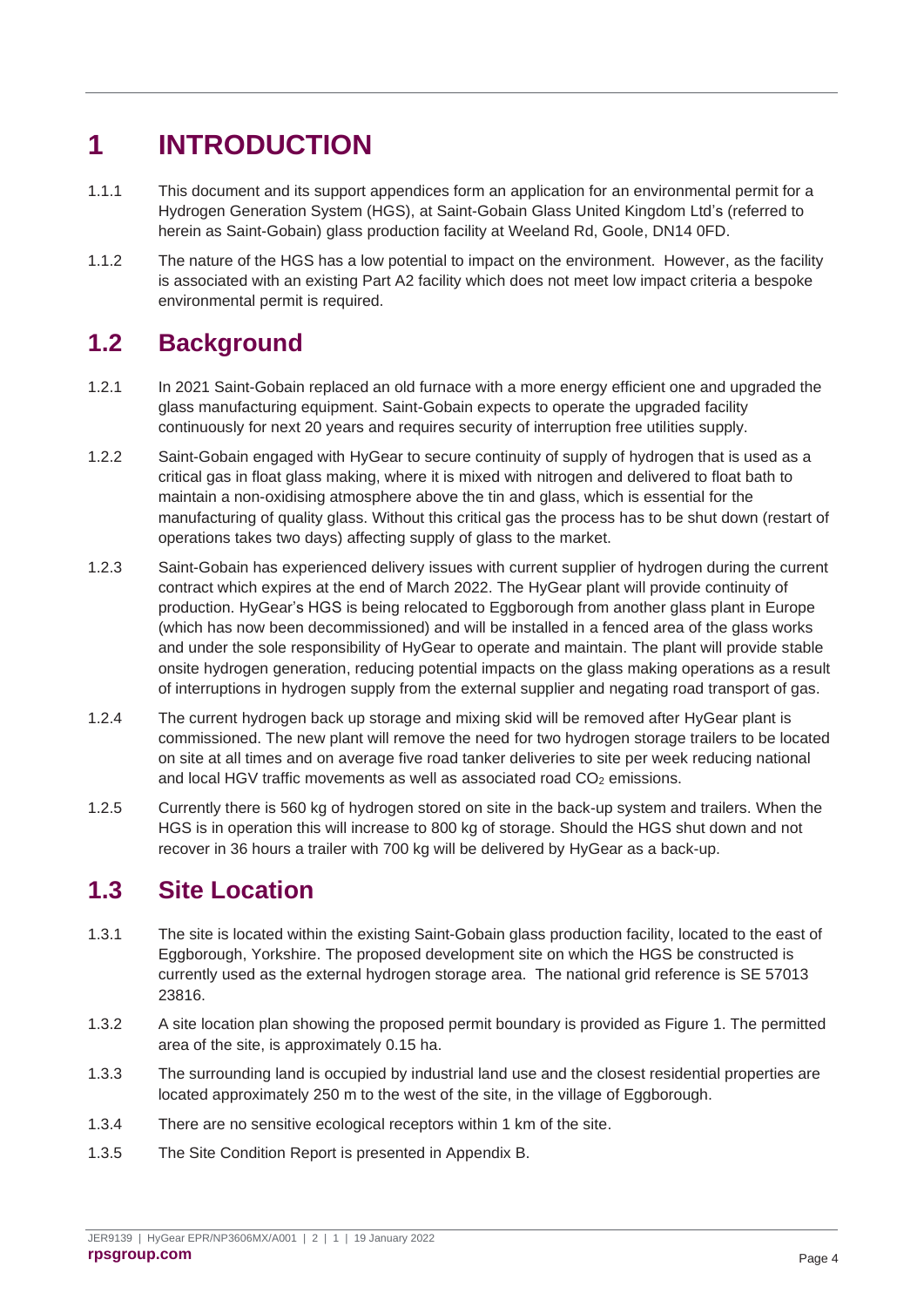### <span id="page-5-0"></span>**1.4 Operator Details**

- 1.4.1 The operator is HyGear , they are register in the Netherlands.
- 1.4.2 The company director is:
	- Dr. Ellart De Wit

### <span id="page-5-1"></span>**1.5 Structure of the Permit Application**

- 1.5.1 This section provides an overview of the proposals. This is supplemented by further details in Sections 2 – 5 as follows:
	- Section 2 addresses the operational measures which will be in place to prevent and/or control any potential environmental effects of the proposal.
	- Section 3 summarises the management systems in place
	- Section 4 addresses the environmental risk and effects
- 1.5.2 Supporting documents, assessments and application forms are provided within the appendices list as set out in the contents page.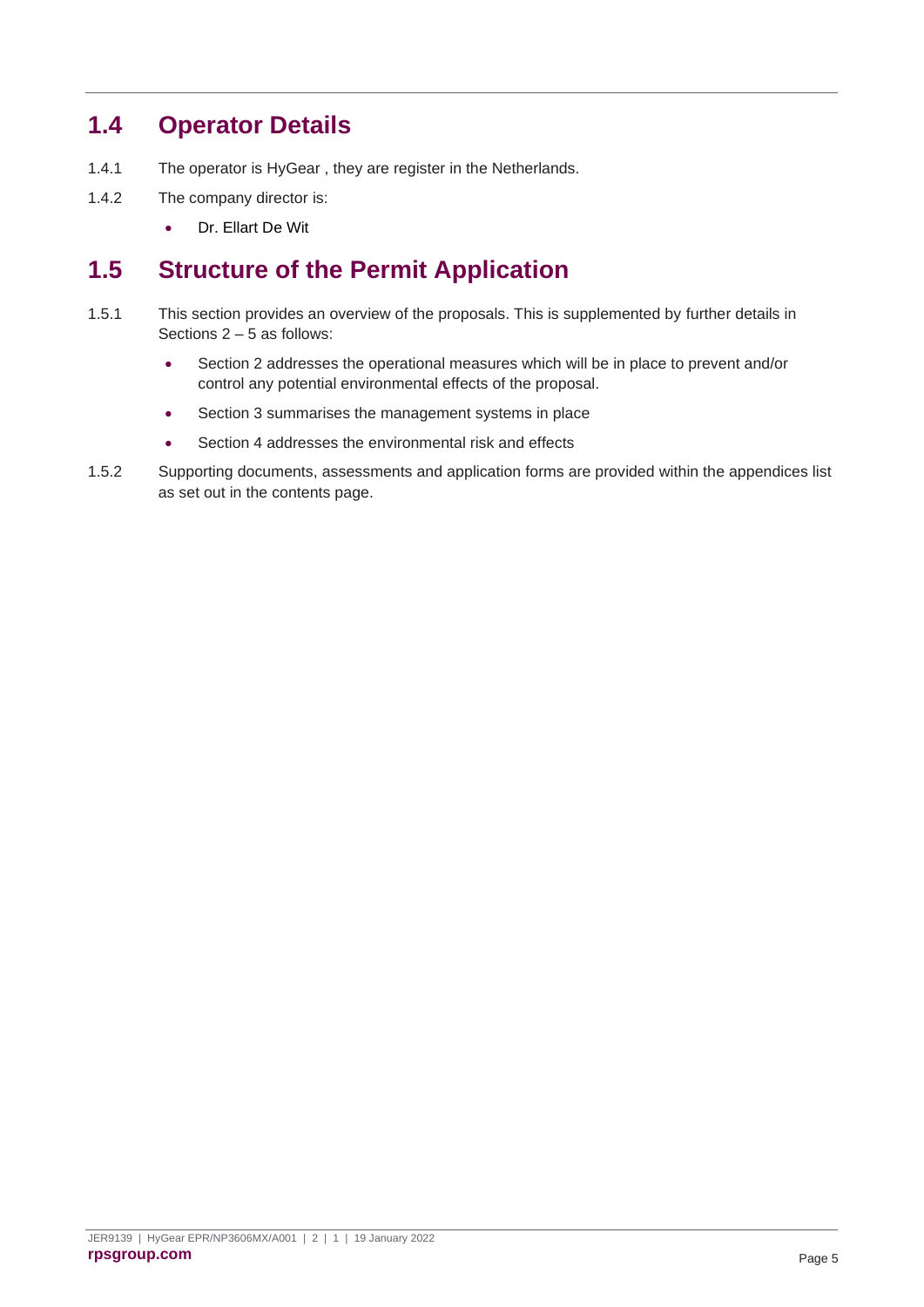# <span id="page-6-0"></span>**2 OPERATIONS**

### <span id="page-6-1"></span>**2.1 Overview**

- 2.1.1 The proposed HGS will consist of three HyGEN50 units. They will be capable of producing hydrogen at a pressure of 7 bar(g) and an output of  $42 \text{ Nm}^3$ /h each under optimal circumstances. The total production capacity of the plant is 126 Nm<sup>3</sup>/h.
- 2.1.2 Hydrogen will be produced using a steam reforming process with natural gas as the feedstock gas.
- 2.1.3 Each HyGen50 unit includes a natural gas de-sulphuring system and as such can be connected directly to the natural gas line. Other connections required are feed water, electricity (for controls and auxiliaries) and compressed air (for valves). There will also be a nitrogen feed to the plant, which will be mixed with the generated hydrogen and subsequently transferred directly to the Saint-Gobain facility.

### <span id="page-6-2"></span>**2.2 Activities**

- 2.2.1 Each HyGEN50 unit is a standalone operating system that consists of six modules:
	- Fuel Preparation Module (FPM)
	- Hydrogen Generation Module (HGM)
	- Reformate Cooling Module (RCM)
	- Hydrogen Clean-up Module (HCM)
	- Hydrogen Buffer Module (HBM)
	- System Control Module (SCM)

#### <span id="page-6-3"></span>**Fuel Preparation Module**

#### **Natural Gas**

- 2.2.2 The Fuel Preparation Module (FPM) prepares natural gas at the right pressure and cleans the natural gas feed to remove odorants. Removing these odorants (de-sulphurisation) avoids problems in the reforming process related to contamination in the natural gas feed stream.
- 2.2.3 The odorants in the natural gas are absorbed by two types of pellets, one of which is crystalline based and the other is copper based.

#### **Feed Water**

- 2.2.4 The water purification system prepares the water for the correct purity and removes disinfectants from the feed water stream, such as chlorine. The water purification system has four sequential stages starting with a sediment filter, followed by a carbon block filter, a Reverse Osmosis (RO) unit and an Electro De-Ionisation (EDI) module.
- 2.2.5 In the EDI module the water is passed between an anode and a cathode. The ion-selective membrane allows the positive ions to separate from the water toward the negative electrode and the negative ions toward the positive electrode. This results in high purity deionized water.

### **Hydrogen Generation Module (HGM)**

<span id="page-6-4"></span>2.2.6 Steam is generated with an integrated steam generator and preheated by an internal recuperative heat exchanger. Steam is added directly to the natural gas and this mix goes into the steam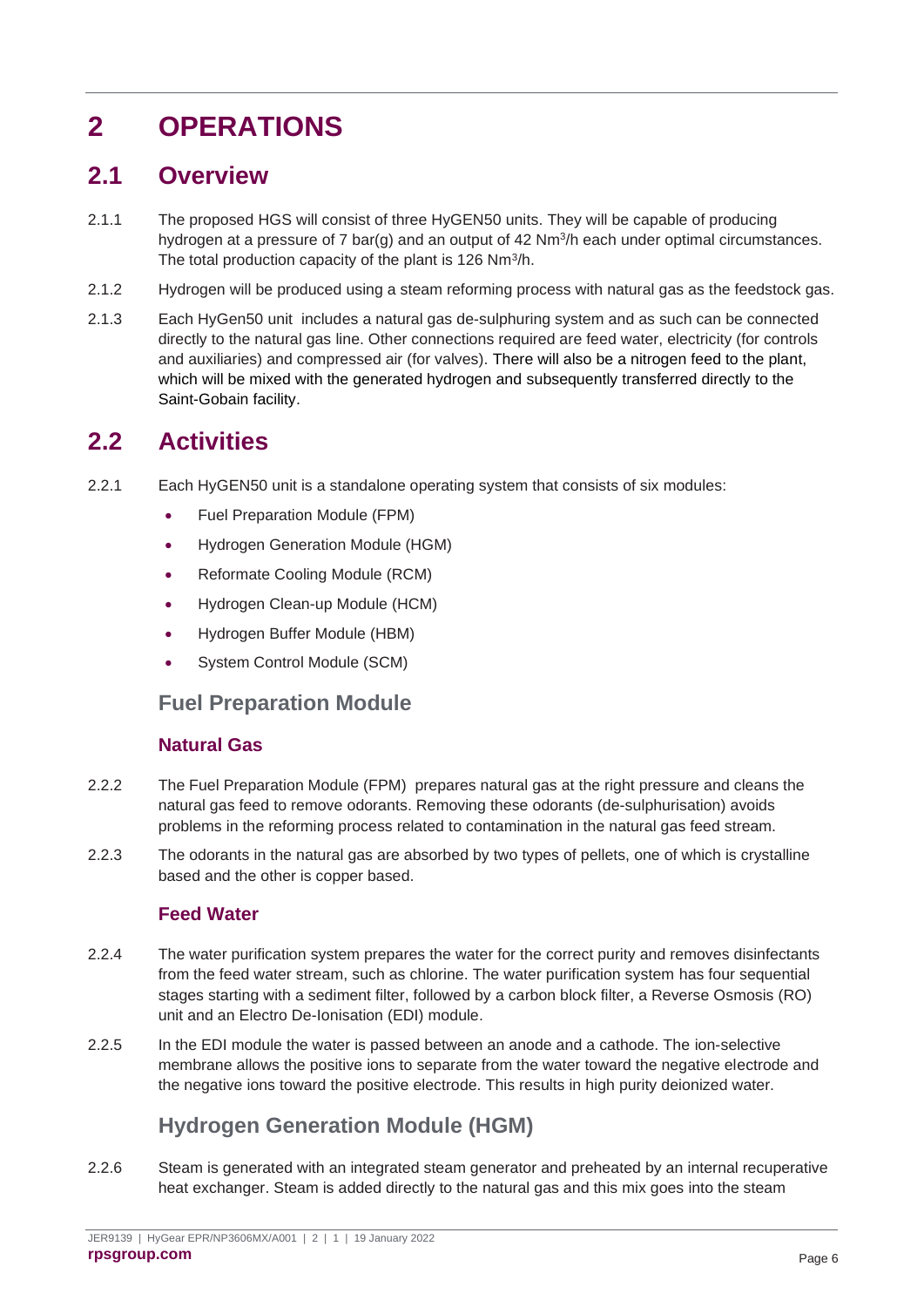reformer The steam/natural gas is passed through the reformer tubes filled with a nickel-based catalyst at high temperature This process converts the natural gas and steam mixture into a hydrogen rich stream.

2.2.7 The necessary heat is brought into the system using an integrated burner that combusts the offgas coming from the VPSA through the off-gas section (as detailed in Hydrogen Cleaning Module Section below).

### **Reformate Cooling Module**

- <span id="page-7-0"></span>2.2.8 For correct functioning of the VPSA, the hydrogen rich stream from the HGM must first be cooled. This is cooled within the reformate cooler when the ambient temperature is in the range of -20 to 10 °C. The process waste heat is used to keep the system's cabinet temperature above zero in case of ambient frost conditions.
- <span id="page-7-1"></span>2.2.9 An external dry cooler is also installed next to the HyGEN50 unit, when ambient temperatures exceed 10°C the reformate gas will be mainly cooled by this external cooler.

### **Hydrogen Cleaning Module**

#### **Vacuum Pressure Swing Adsorber**

- 2.2.10 The VPSA operates at the exit pressure of the reformer cooling module. In a continuous cycle, the hydrogen rich stream coming out of the reformer section is fed into one of two vessels, whilst the other one is cleaned and pressurised. Contaminants (water and carbon dioxide) are adsorbed via activated carbon pellets. When the vessel adsorption material is saturated with contaminants, the system switches to the other VSPA vessel which has been cleaned and pre-pressurized.
- 2.2.11 The saturated VPSA vessel is cleaned with water and the contaminants are released from the adsorption material, therefore this adsorption material does not need to be replenished after use. The waste water from the cleaning is discharged into the foul sewer.
- 2.2.12 The vacuum pump creates a pressure below atmosphere, which improves the cleaning capacity. The off-gas (a mixture of H<sub>2</sub>, CH<sub>4</sub>, CO, CO<sub>2</sub> and some other fractions) all goes to the off-gas vessel.

### **Off-Gas Vessel**

2.2.13 The off-gas vessel section contains a 900 litre stainless steel storage vessel where the off-gas is collected. This vessel is used to equalize the pulsating off-gas stream from the VPSA into a continuous stream, which is fed back into the burner of the HGM There it is utilised to generate heat in the integrated burner.

### **Hydrogen Buffer Module**

- <span id="page-7-2"></span>2.2.14 The hydrogen stream coming out of the VPSA is an intermittent flow due to the process operating condition of the VPSA. In order to provide a steady flow of hydrogen, the pure hydrogen stream is fed into a 900 litre stainless steel buffer. The hydrogen is buffered at a maximum pressure of 7.0 bar(g) inside the system.
- <span id="page-7-3"></span>2.2.15 There will be 800 kg of hydrogen stored on site in the buffer .

### **System Control Module**

2.2.16 The entire HyGEN50 system is automatically controlled and under normal operation there is no input from HyGear or Saint-Gobain required to operate the plant. There is a control panel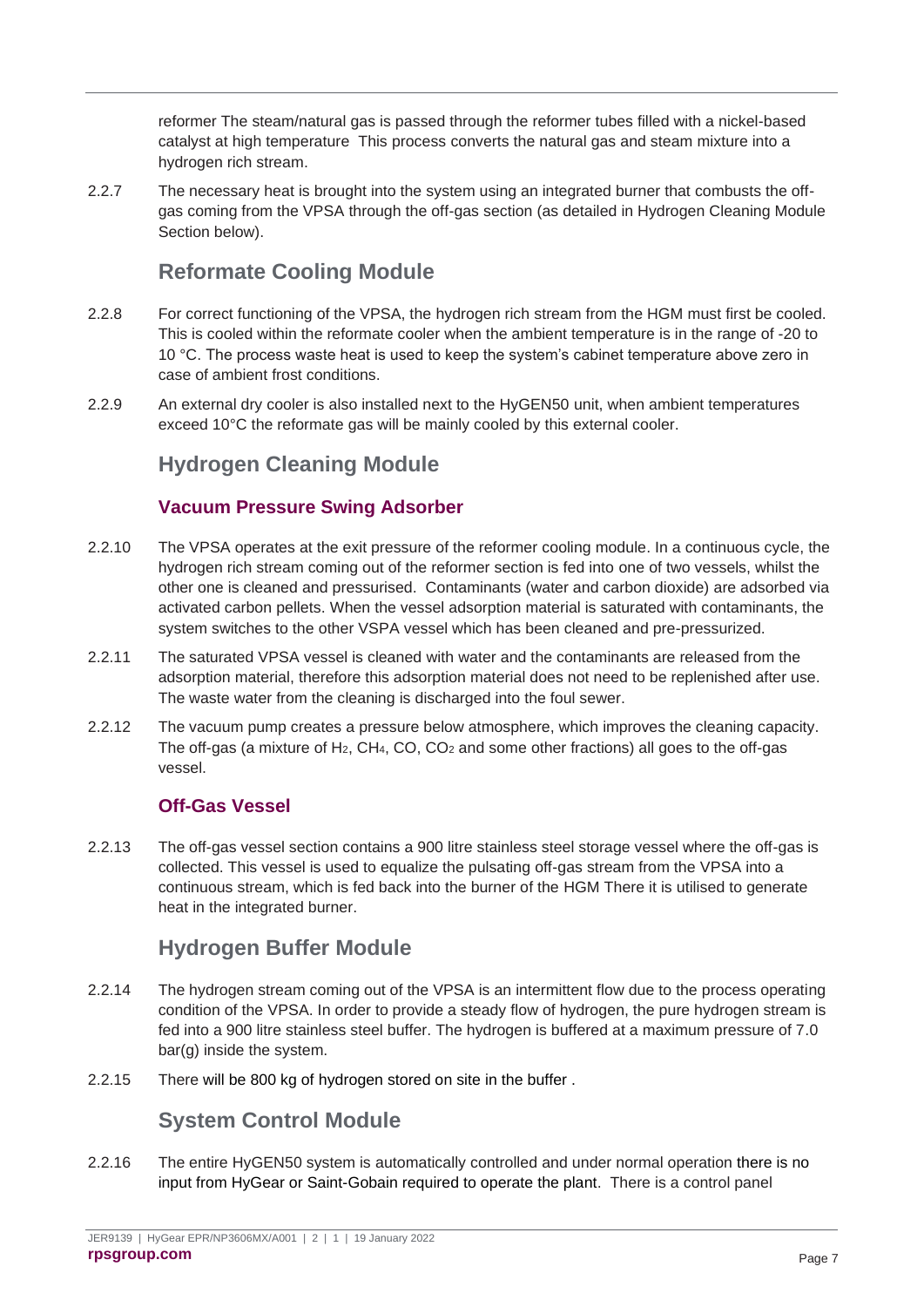interface on site which has a sign start and stop signal. All essential process and sub-process parameter are monitored and where required controlled remotely by HyGear. In case of an error, HyGear and Saint-Gobain will be notified automatically. Trained Saint-Gobain staff will be available to take any required onsite action and if required, they can call HyGear to solve the error. Further detail on accident prevention and management is provided in Section 3.3 of this document.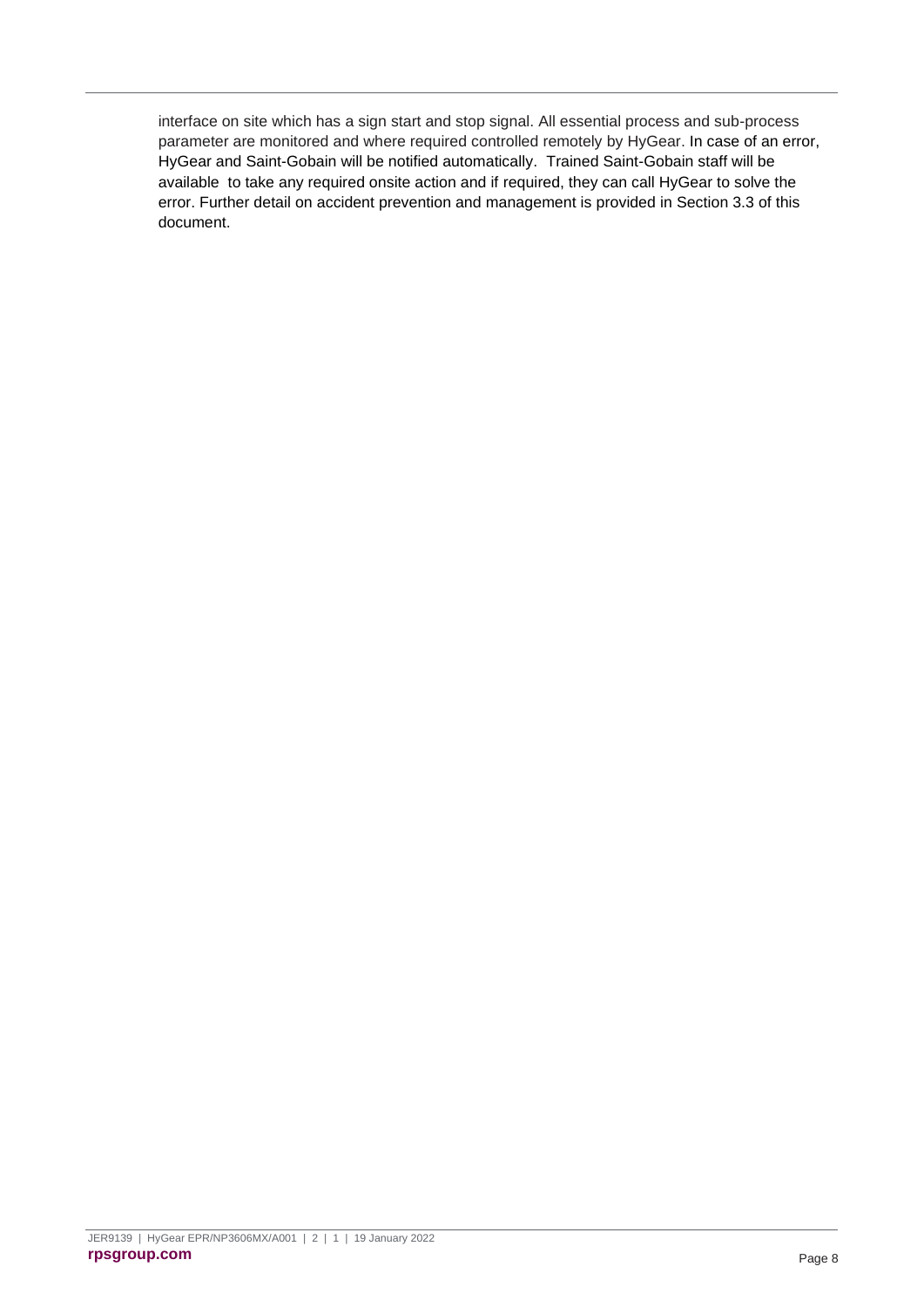# <span id="page-9-0"></span>**3 MANAGEMENT**

### <span id="page-9-1"></span>**3.1 Management Systems**

- 3.1.1 A site-specific Environmental Management System (EMS) will be produced and put in place prior to commissioning of the site.
- 3.1.2 The EMS will detail the procedures for environmental management on site to minimise the environmental risk from the activities covered by the permit, albeit the environmental risk of this facility is considered low.
- 3.1.3 All staff and external contractors shall be given information on the requirements of the EMS as part of the induction training and a copy will be made available on site.
- 3.1.4 A copy of the EMS shall be kept at the site for use by staff when required.

## <span id="page-9-2"></span>**3.2 Site and Equipment Maintenance**

- 3.2.1 Management systems will be put in place to ensure that the facility is operated as designed. These systems will not only cover normal running but will also address abnormal operation and start-up and shutdown of the facility.
- 3.2.2 Planned maintenance routines will be established to ensure all key plant components which have the potential to affect the environmental performance of the facility remain in good working order.
- 3.2.3 Maintenance routines will draw on manufacturer's recommendations, modified as appropriate by operational experience during the lifetime of the facility. The operator will undertake long term maintenance and ensure that all plant and equipment is maintained to the manufacturer's or supplier's recommendations. Routine maintenance will be undertaken by HyGear engineers.

### <span id="page-9-3"></span>**3.3 Accident Prevention and Management Plan**

- 3.3.1 The EMS will contain environmental incident and emergency response procedures. This will include an emergency response plan and risk assessment.
- 3.3.2 The plan will identify potential incidents that could have an environmental impact, the cause and consequences; measures taken to avoid the accident happening and actions to minimise the impact on the environment from the accident. It shall include details of how accidents shall be reported, investigated and what the response shall be.
- 3.3.3 Emergency response facilities shall be made available on site to deal with any such incidents should they occur.
- 3.3.4 In the event of an accident on site, HyGear will liaise with Saint-Gobain staff in order to resolve the issue and/or report the accident to emergency services and the Environment Agency, as required.
- 3.3.5 After the immediate actions have been undertaken to resolve the accidence a non-conformance report shall be completed along with a health, safety and environment report. This shall be reviewed by HyGear's health safety and environment committee and safety measured will be implemented.

### <span id="page-9-4"></span>**3.4 Complaints Procedure**

3.4.1 A contact number for complaints is included in the site identification board at the entrance to the site.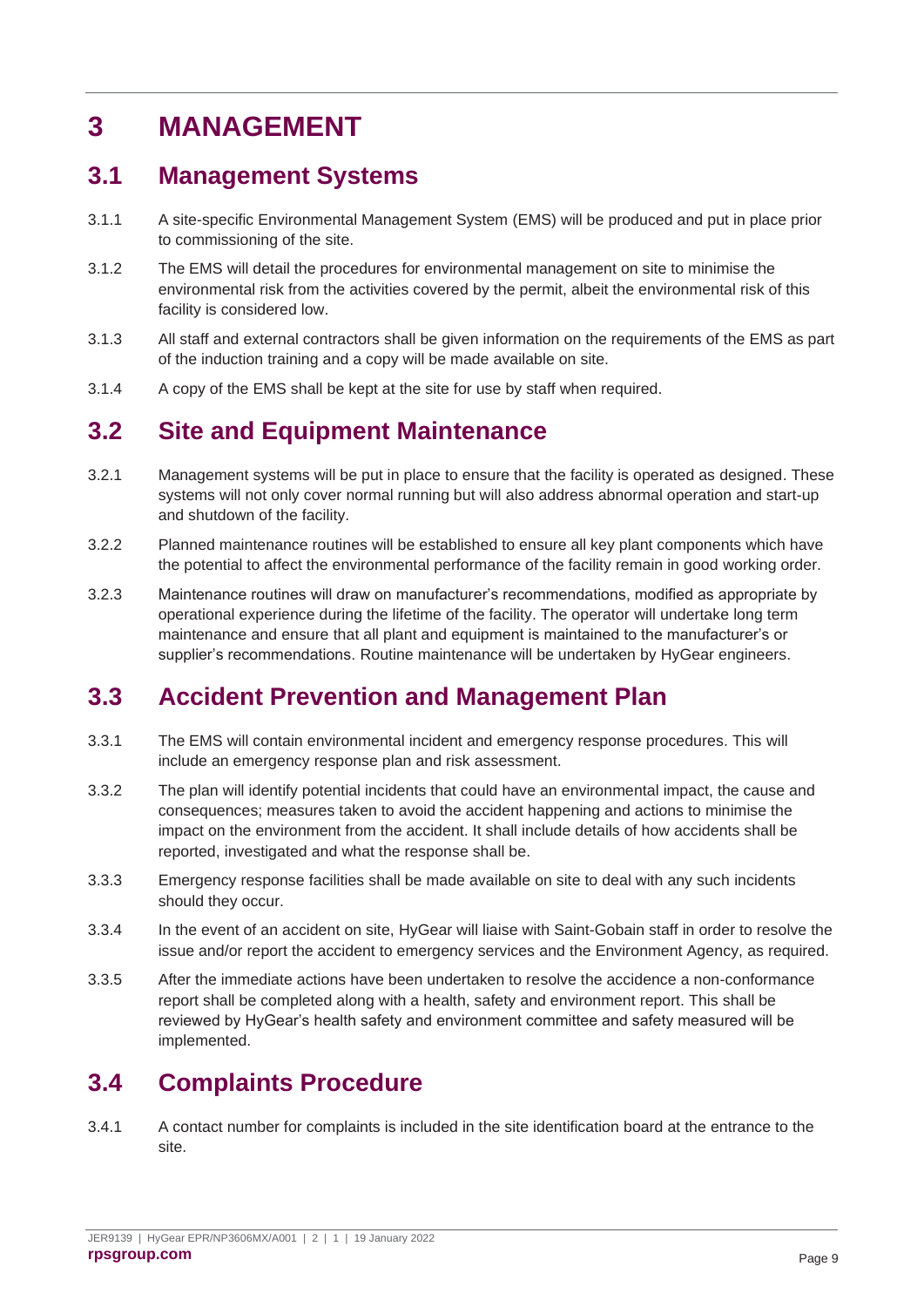- 3.4.2 A complaint report will be completed by HyGear for any complaint received at the site. This will be reviewed to decide if any corrective action is required.
- 3.4.3 If required the operator will send a service technician to site to resolve the issue.

## <span id="page-10-0"></span>**3.5 Staff Competence and Training**

- 3.5.1 Staff remotely operating the plant or providing onsite maintenance will be sufficiently trained to ensure that they are technically competent undertake their role. The Saint-Gobain staff required to interact with the HGS, specifically in an emergency situation, will also be sufficiently trained to ensure they are technically competent. HyGear technical specialists will be available at all times to advise as required.
- 3.5.2 All staff, contractors and relevant Saint-Gobain staff will receive training on the EMS requirements as part of their induction, this will include environmental awareness including awareness of the environmental permit.
- 3.5.3 Copies of relevant plans, procedures and the environmental permit shall be kept at the site for reference.
- 3.5.4 Job specifications are defined within the EMS and include details on relevant qualifications and training (including where relevant, on the job training) required for that role. As a minimum records will include details relating to the date, type of training and training provider. Records shall be available for inspection as required.
- 3.5.5 Procedures will also be in place to ensure that contractors undertaking work on the Hydrogen Production Plant are qualified for the task they are undertaking and that they are made aware of relevant requirements of the EMS and environmental permit requirements relevant to their work. This will include all maintenance staff carrying out routine maintenance of the site in the event that any third party maintenance is required.

### <span id="page-10-1"></span>**3.6 Records**

- 3.6.1 The operator shall maintain records of any incident, accident, emergency or non-compliances shall be kept. All monitoring (where required by the permit) including samples and analysis results shall be recorded.
- 3.6.2 A copy of all documents will be held in HyGear's office and made available upon request. All records shall be kept for at least six years.

## <span id="page-10-2"></span>**3.7 Site Security**

- 3.7.1 The site is surrounded by a 2.4 m high fence, the site gate is always locked. There will be no direct public access to the site.
- 3.7.2 The hydrogen production plant controls are in a locked room and monitored remotely.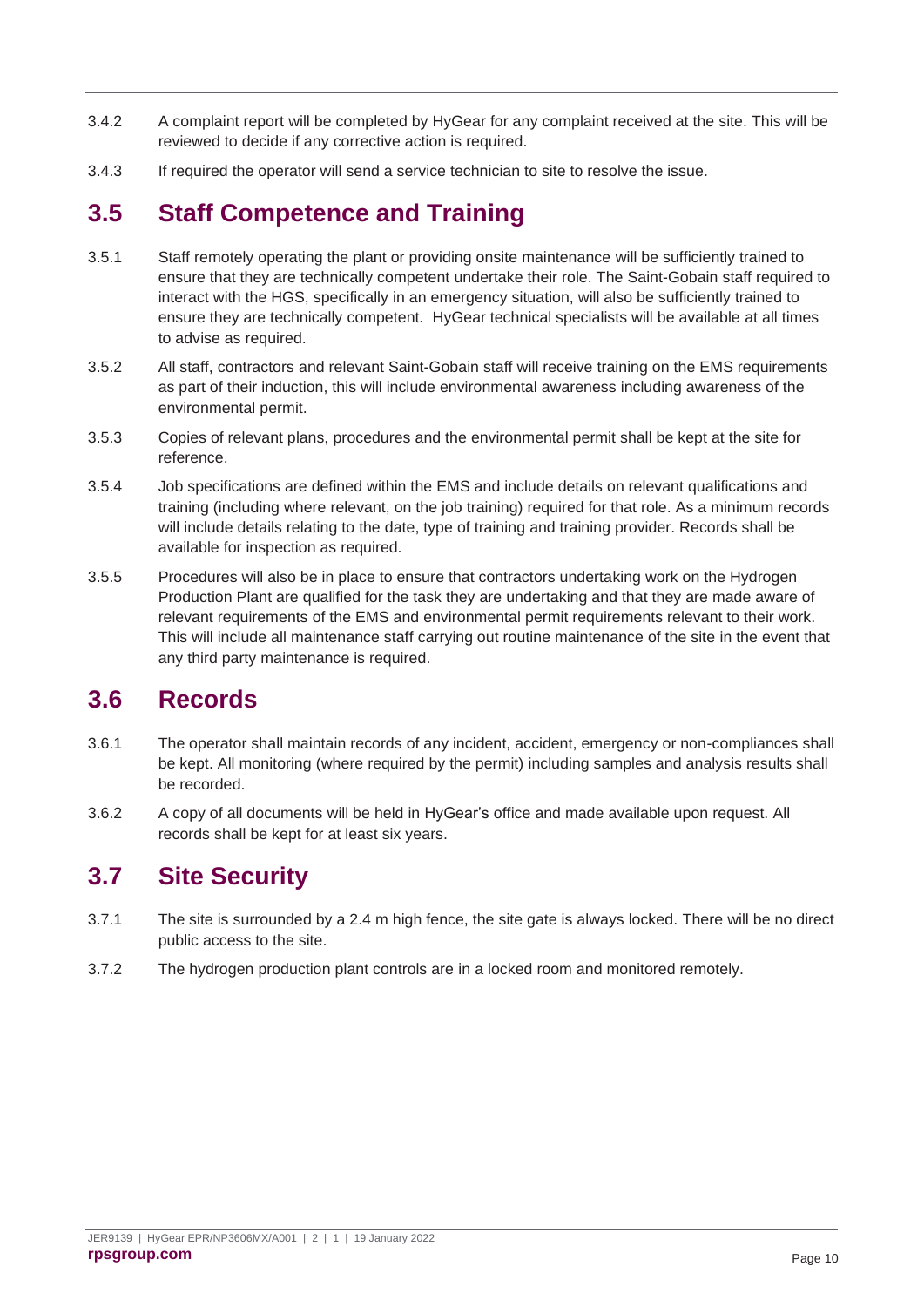# <span id="page-11-0"></span>**4 ENVIRONMENTAL RISK AND EFFECTS**

## <span id="page-11-1"></span>**4.1 Energy Efficiency**

- 4.1.1 There will be minimal energy consumption at the site, the main energy use is heat (steam generated from burning off-gas and for the control panels. Other power consumption at the site will be limited to a small amount of electricity (159.15 kW) and for the control panels and energy usage from natural gas (1.25 MW).
- 4.1.2 The HGS will be subject to routine maintenance in accordance with manufacturers recommendations to ensure systems remain in good working order.
- 4.1.3 Overall, energy consumption from the site is therefore not expected to be significant. Every four years the activities at the HGS will be reviewed to identify whether there are opportunities to improve energy efficiency.

## <span id="page-11-2"></span>**4.2 Raw Materials, Water and Waste**

4.2.1 The main materials used within the plant will include natural gas, water and hydrogen. Details of the raw materials and their usage is detailed in Table 4-1 below.

| <b>Raw material</b>                     | <b>Use of Raw Material</b>                | <b>Programme for replacement</b> |  |  |
|-----------------------------------------|-------------------------------------------|----------------------------------|--|--|
| <b>Natural Gas</b>                      | <b>Hydrogen Production process</b>        | N/A                              |  |  |
| Water                                   | Steam for hydrogen production process N/A |                                  |  |  |
| Hydrogen                                | Buffer for hydrogen production            | N/A                              |  |  |
| <b>Particle Filter</b>                  | Water purification                        | 6 monthly                        |  |  |
| Carbon block filter                     | Water purification                        | 6 monthly                        |  |  |
| <b>Reverse Osmosis</b>                  | Water purification                        | Yearly                           |  |  |
| membrane                                |                                           |                                  |  |  |
| <b>Absorbent Pellets</b>                | Desulphurisation of natural gas           | 6 monthly                        |  |  |
| (crystalline based)                     |                                           |                                  |  |  |
| Absorbent Pellets (copper               | Desulphurisation of natural gas           | 6 monthly                        |  |  |
| based)                                  |                                           |                                  |  |  |
| <b>Adsorbant Pellets (activated PSA</b> |                                           | N/A                              |  |  |
| carbon)                                 |                                           |                                  |  |  |

#### <span id="page-11-3"></span>**Table 4-1: Raw Materials**

4.2.2 Waste generation from the plant is anticipated to be low and will result primarily from maintenance activities.

- 4.2.3 The site will produce limited volumes of hazardous waste which will comprise the following:
	- Natural gas compressor oil needs to be refreshed annually. The annual volume would be 15 litres in total; 5 litres per compressor.
	- Hydrogen compressor oil needs to be refreshed twice a year. The annual volume would be 15 litres.
- 4.2.4 In addition to the waste compressor oil, the systems also include desulphurisation pellets which require replacing twice a year. This produces 175 kg of waste pellets per unit, twice per year so for all three units this totals 1050 kg per year. The total average hazardous waste produced (oil and desulphurisation pellets combined) is ~2.9 kg per day.
- 4.2.5 The total volume of hazardous waste produced annually will be  $\sim$  213 kg.
- 4.2.6 There will not be more than 20 tonnes of other waste produced in any one day.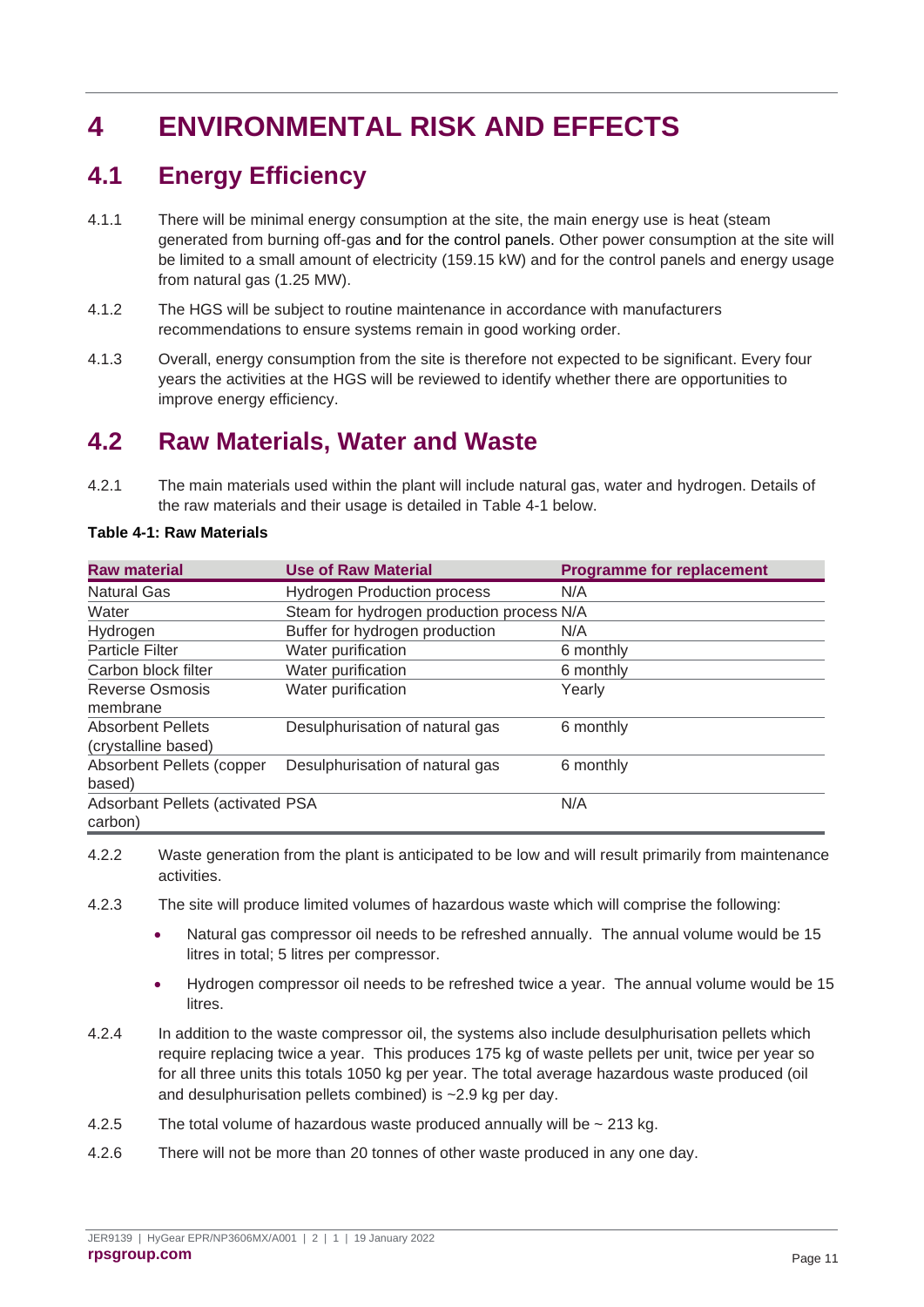## <span id="page-12-0"></span>**4.3 Emissions to Air**

- 4.3.1 Emissions to air from the HGS will result from exhaust gases generated from the burning of offgases within the integrated burner of the HGM.
- 4.3.2 There is an exhaust stack located on each of the three HyGEN50 units. The locations of these emission points are shown in Appendix A. The primary air pollutants of concern with the potential to impact on human health from the exhausts pipes are NOx and CO.
- 4.3.3 An H1 screening assessment has been carried out and can be found in Appendix C. This has concluded that the emissions to air from the process screen out as insignificant.
- 4.3.4 There are further vents from the process which are not in use under normal operation. Emissions from these vents would be both infrequent and in short duration. During start up and shutdown, steam and reformate can be vented through the process vent. The steam vent is only steam and the reformate is mainly  $N_2$  and  $H_2$  with 2.5-3.5% CO. The only planned shutdowns are for maintenance twice a year. Venting from the reformate and steam vents during start-up and shutdown occurs for an hour each during which venting would be intermittent.
- 4.3.5 The off-gas vent is mainly  $CO<sub>2</sub>$ , H<sub>2</sub> and CH<sub>4</sub> plus  $\sim$  0.3% CO. Off-gas venting only occurs towards the end of the catalyst life and again would be intermittent. The catalyst life is circa 3 years and therefore venting from this point would only happen, if at all towards the end of each 3-year cycle. Hydrogen venting may also occur in the case of a sudden shutdown or sudden reduction in downstream user demand. This release would be 100% hydrogen. It is concluded that the impacts from any of these vents would be insignificant.

## <span id="page-12-1"></span>**4.4 Emissions to Water and Sewers**

- 4.4.1 Emissions to sewer will result from the wastewater from the reverse osmosis unit which is part of the water purification process within the HyGEN50 units and reformer wastewater. Each HyGen50 produces 65 litres per hour of aqueous waste. In total this gives a combined release of 4.7 m<sup>3</sup>/day from all 3 units. This is discharged into the Saint-Gobain drainage system and will subsequently enter into the foul sewer. Saint-Gobain hold a Yorkshire Water discharge consent to discharge to the foul sewer, registration number Y/717/99C, at the time of this application an updated discharge consent is being finalised by Yorkshire Water.
- 4.4.2 No abatement equipment is required to manage emissions to the environment. The location of the drainage is shown in Appendix A.

### <span id="page-12-2"></span>**4.5 Emissions to Land**

4.5.1 There will be no emissions to land associated with the operation of the HGS.

### <span id="page-12-3"></span>**4.6 Noise**

- 4.6.1 An environmental noise survey was undertaken from 1st to 4th November 2021 to establish typical external ambient and background noise levels at the nearest noise sensitive receptors. The noise survey showed that the noise environment at both measurement locations is characterised as being dominated by noise from the nearby A19 with some distant industrial noise.
- 4.6.2 The nearest NSR (Noise Sensitive Receptor) locations are:
	- 'NSR1' Residential Dwellings to the northwest of the site just off the A19, approximately 550m from the proposed hydrogen plant;
	- 'NSR2' Residential Dwellings to the Southwest of the site on Tranmore Lane, approximately 300m from the proposed hydrogen plant.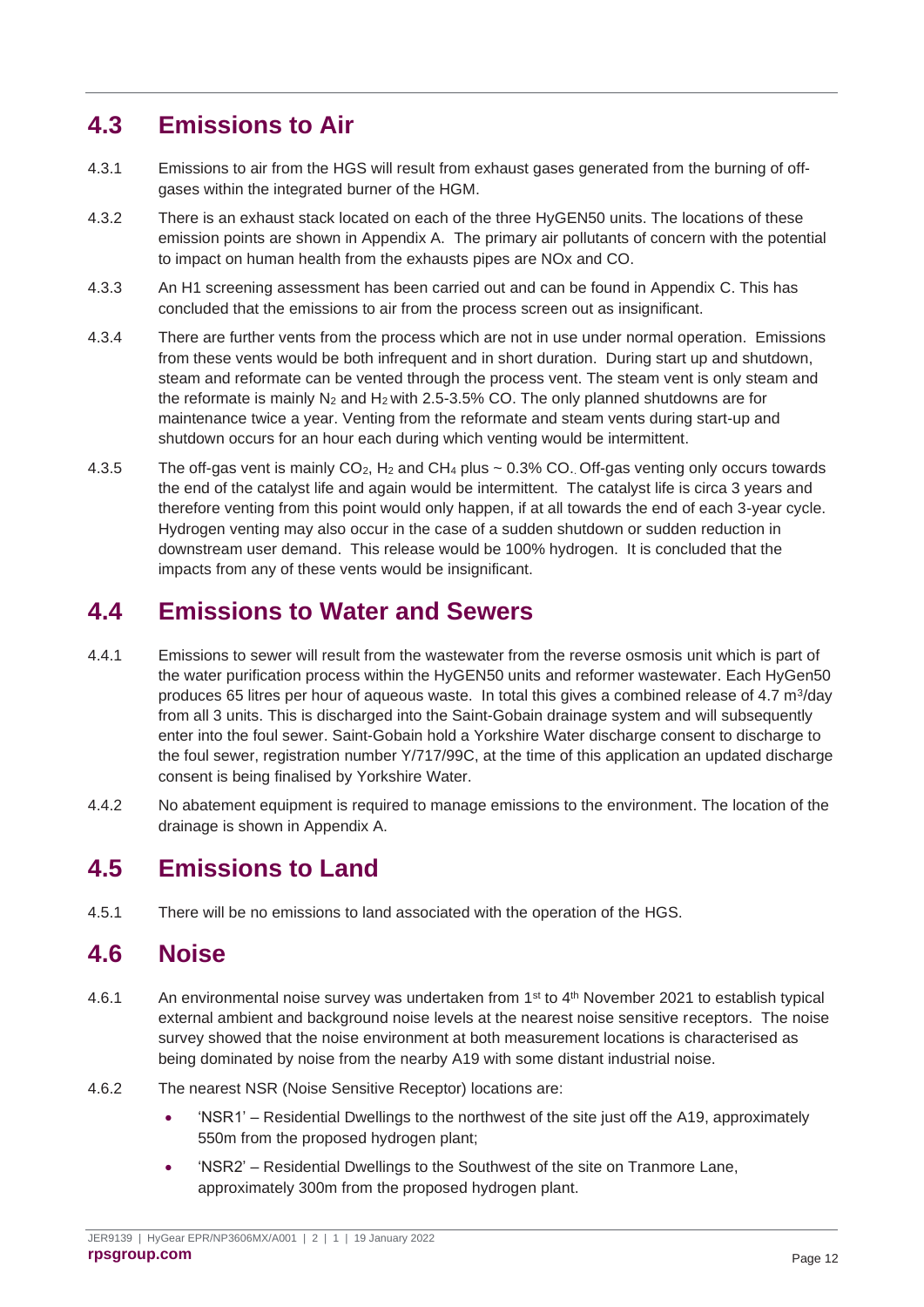- 4.6.3 The key sources of noise from the proposed installation are:
	- Outlet Damper (3no.):
	- Water Chiller;
	- Hydrogen Compressor;
	- HyGen Units (3no.);
	- Natural Gas Compressors (3no.); and
	- Instrument Air Compressor.
- 4.6.4 All other elements of the development do not produce noise levels high enough to cause a material impact.
- 4.6.5 An assessment of noise from the new hydrogen plant has been completed and demonstrates that, during the daytime period, the rating levels at each NSR are a minimum of 19dB below the background noise level for the site. The assessment also demonstrates that the rating levels at each NSR during the night-time period will be a minimum of 2dB below the background noise level for the site.
- 4.6.6 The noise impact is concluded to be below the levels at which adverse effects are likely to occur. It is therefore concluded that there is only a low potential for noise impacts at offsite NSRs.
- 4.6.7 Full details of the noise assessment are provided in Appendix D.

## <span id="page-13-0"></span>**4.7 Odour**

- 4.7.1 Under normal operation the risk of an odour is very low. For safety reasons, natural gas is handled within a fully contained system up to the point of use. Should leaks occur, for safety reasons, the system would be isolated, and repairs made.
- 4.7.2 The closest off-site receptor is 300 m from the HGS, the potential for odour impacts at this off-site receptor is low.

### <span id="page-13-1"></span>**4.8 Monitoring**

4.8.1 The emissions to air from the process screen out as insignificant using the H1 screening assessment and the emissions to sewer will be minimal. Routine monitoring of emissions is not proposed.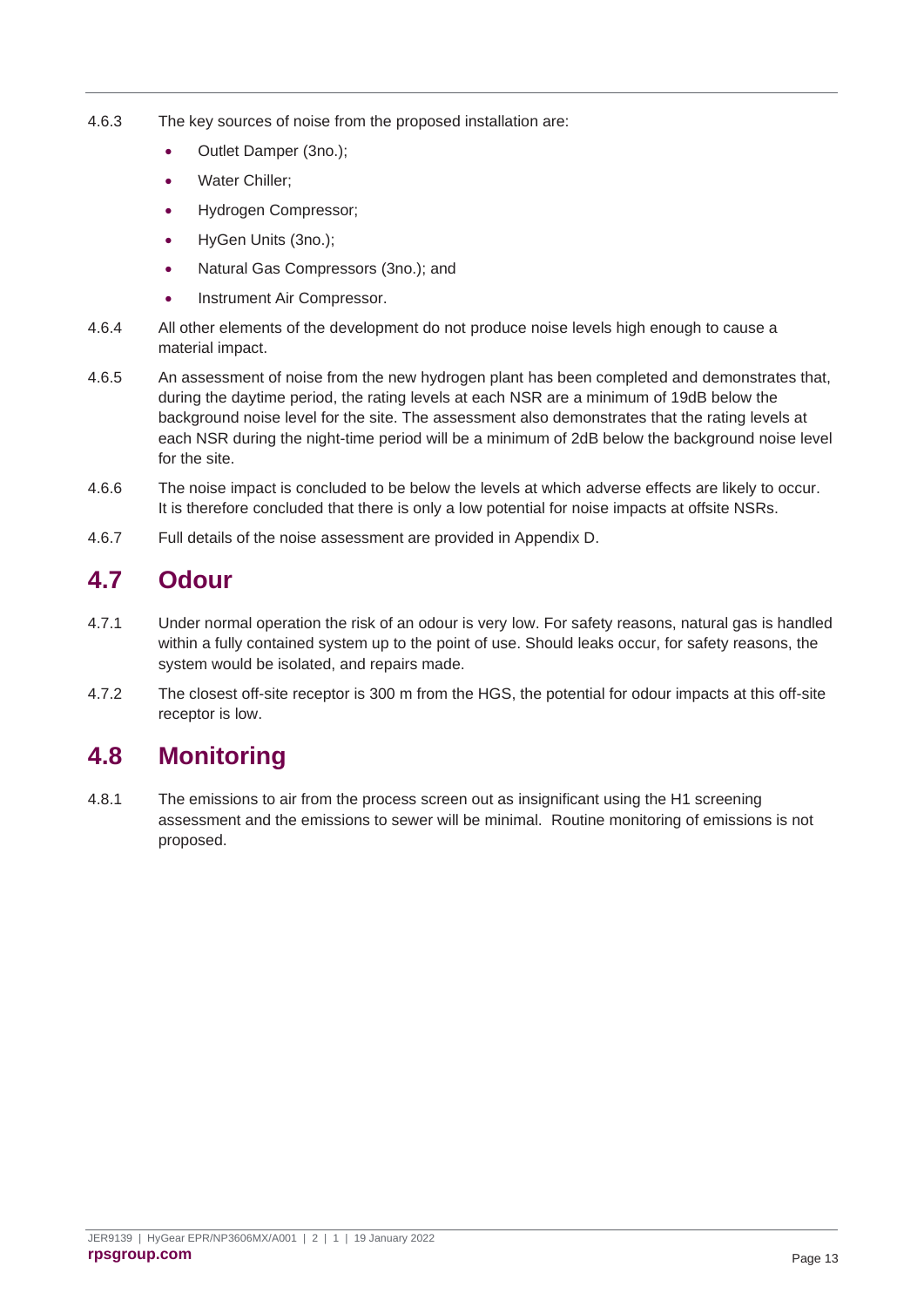<span id="page-14-0"></span>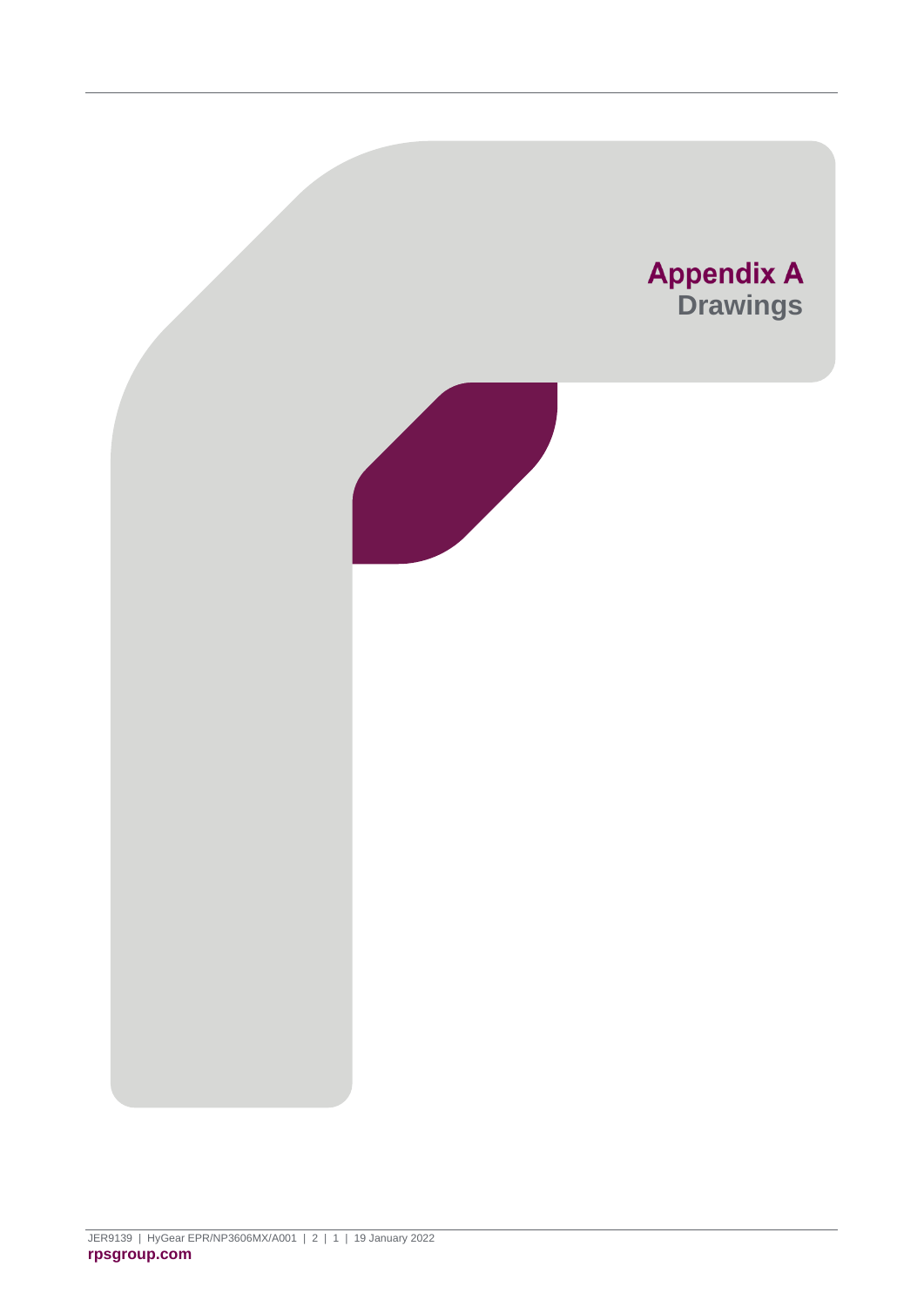<span id="page-15-0"></span>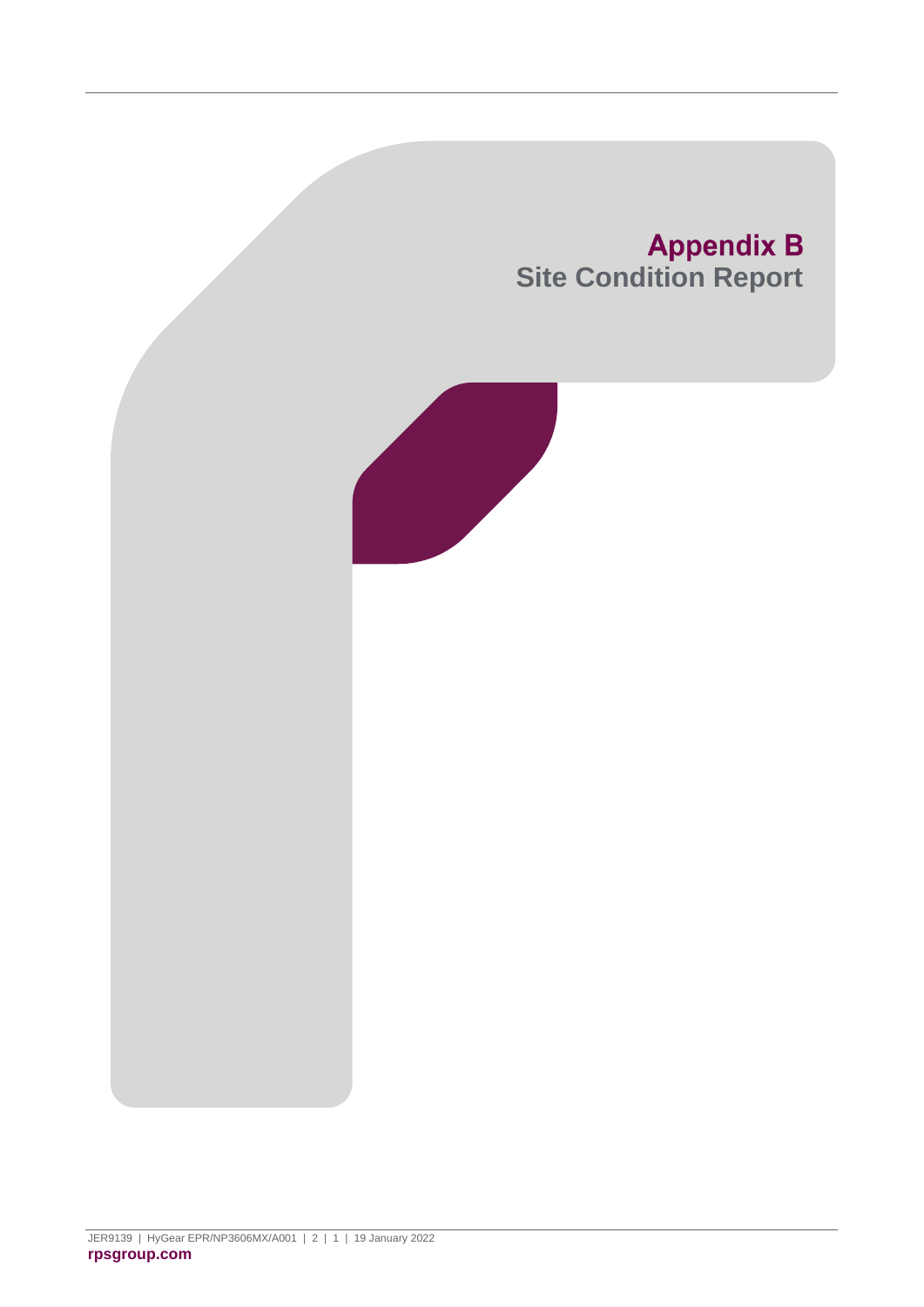<span id="page-16-0"></span>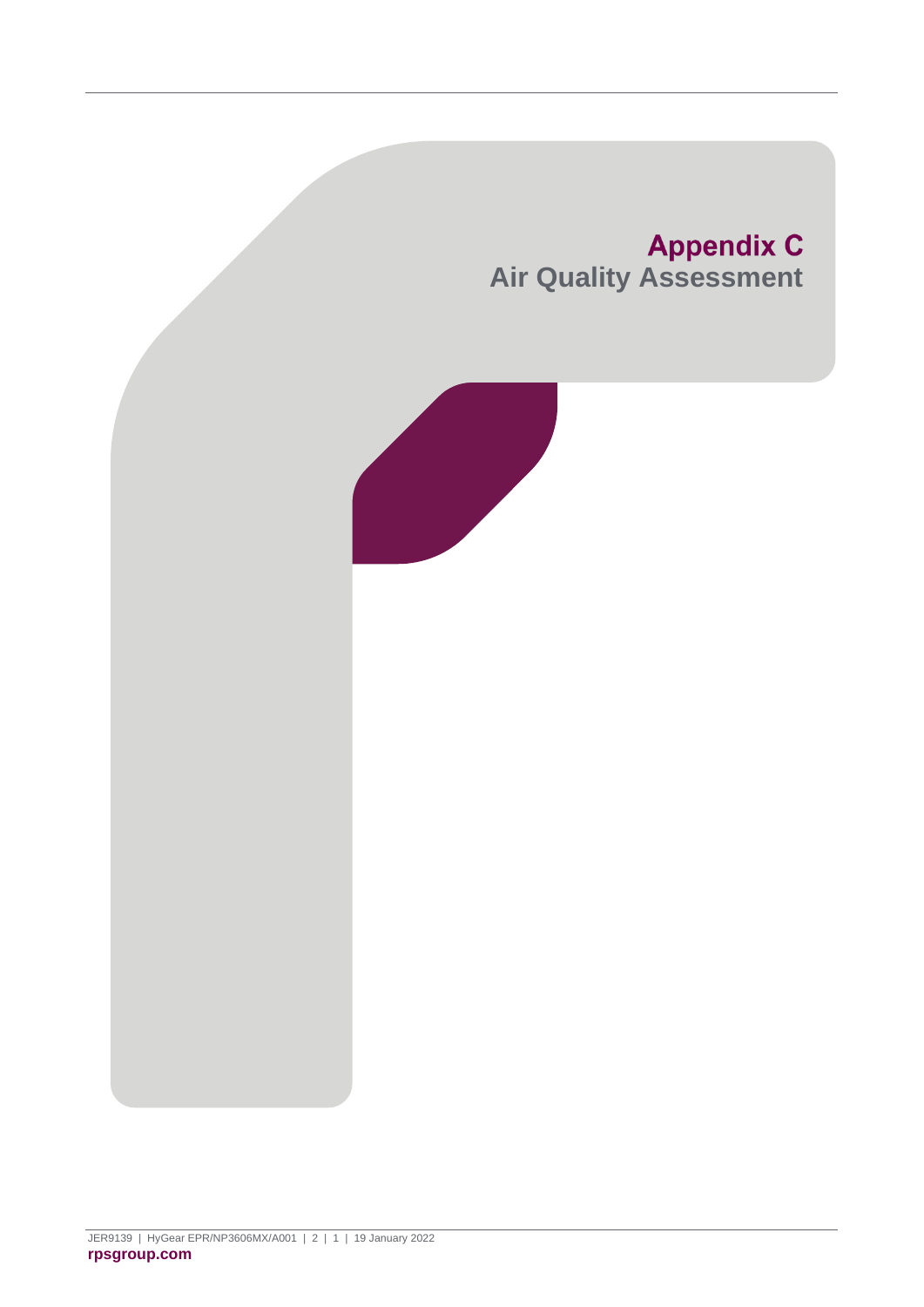<span id="page-17-0"></span>